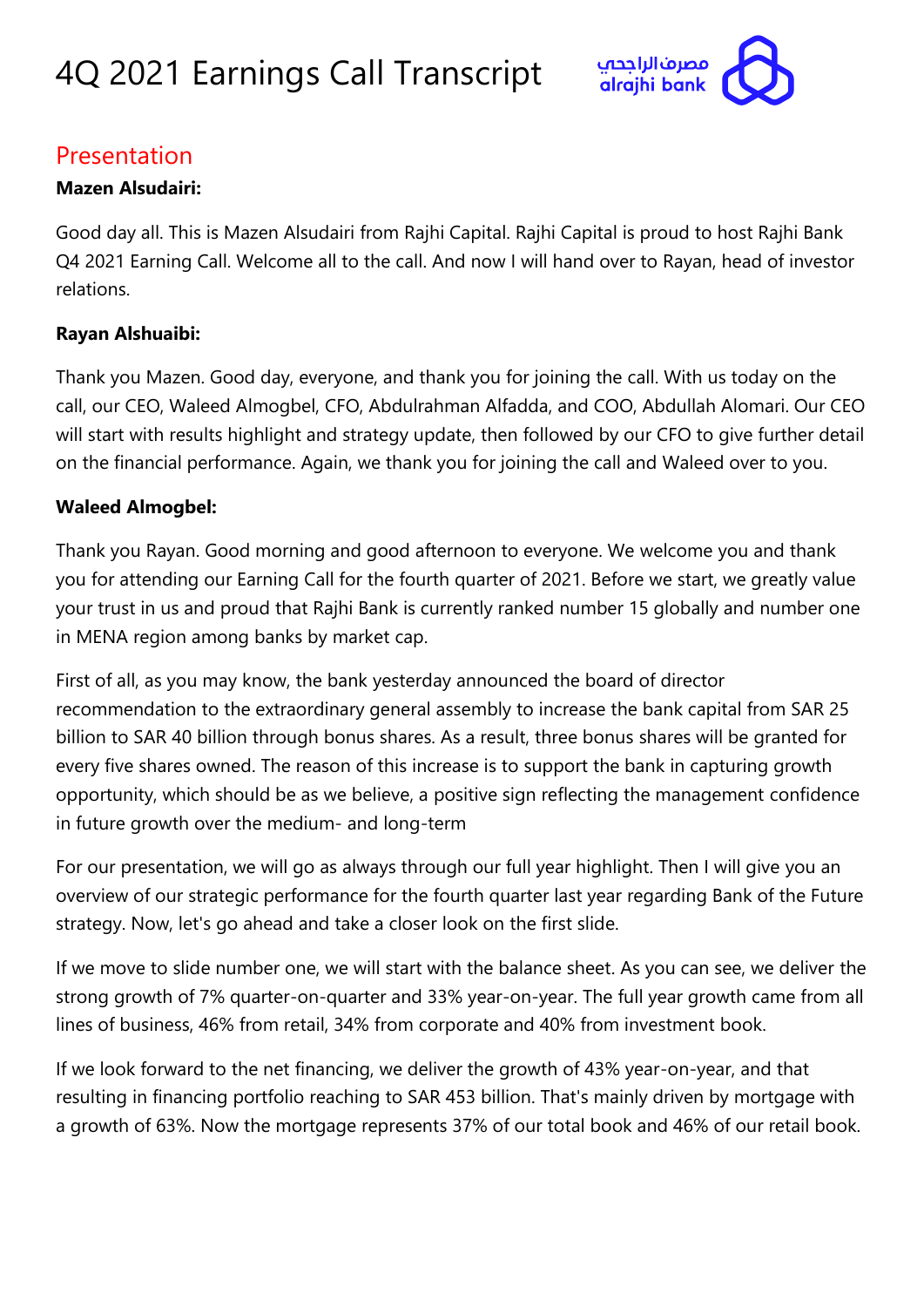

If we look to the liability side, total liability stand now at 556 billion with a solid increase of 35% year-on-year. A good growth also recorded in the demand deposits of around 13% compared to a market growth of 6%. That gives us a stable LDR of around 82%, which give us additional room to grow in financing portfolio.

On the net income side, we delivered a solid net income with a growth of 39% for last year to reach SAR 14.7 billion. That is driven mainly from both net yield income, which increased by 21% year-on-year, and also from non-yield income with a growth of 40% year-on-year mainly driven by fees from brokerage and the digital payment. Our total operating income has increased by 24% year-on-year standing at 25.7 billion.

If we go to the third element, we continue to maintain best-in-class assets equality. Cost of risk is healthy. It is standing at 60 bps supported by a good recovery compared to 75 bps for the year end 2020. Although the gross provision has increased of almost 18% compared to 2020. Additionally also, we continue to maintain a low NPL, which stands at now 65 bps compared to 2020, 76 bps, with a healthy and stable coverage ratio of above 300%.

Lastly, the management continue also to deliver on cost efficiency, which led to improve our costto-income ratio by more than 5.5%, resulted in cost-to-income ratio that currently stands at 26.9% compared to last year of 32.5%.

If you allow me to move now to the next slide, we are on track executing our Bank of the Future strategy. If you recall, we have four pillars. First is building on the core. We continue to focus on retail as a core banking business, and we have seen a financing growth of 46% year-on-year as I mentioned. Additionally, we continue to expand our corporate portfolio and reposition ourself. We have seen a finance growth year-on-year in corporate portfolio by almost 33% compared to full year in 2020 of 3%.

Also SME is an integrated part of our strategy, positioning ourself as bank of choice for SME. We have seen a good growth for 2021 of 61% year-on-year. Now SME represent 18% of our corporate book compared to 15% in 2020. Although we have seen a massive growth in large corporate book.

Demand deposits also continue to be one of our priorities. And as per the initial data from the Central Bank, our market share has increased to 27.3%. One of the items that we focus on in the first pillar is our non-yield income as a percentage of our total operating income. It continues to increase reaching now 21% compared to 2020 of 18%.

Moving to the second pillar, outperforming our competition. We continue to focus on delivering the best customer experience in the market, maintaining NPS leadership at 72% compared to 66% in 2020. For the banking asset market share, as per the initial data from the Central Bank, the growth we delivered in 2021, our market share reached 19% compared to 16% in 2020.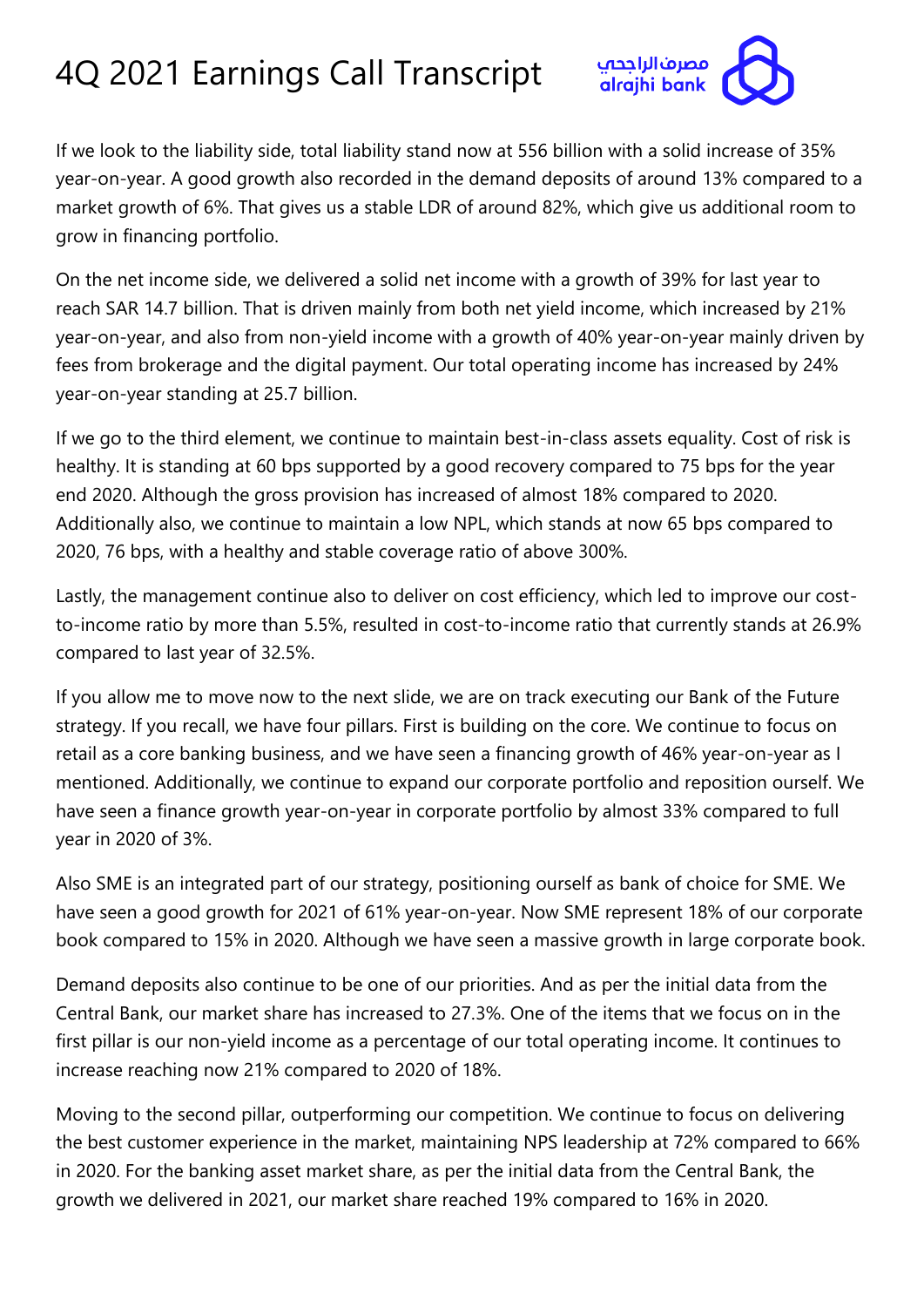

With regard to loyalty program, we have done a good progress last year for the loyalty program. Our loyalty program now the top of mind loyalty brand in the banking industry with total registered customers reaching almost four million customers. Additionally, we are proud also to share with you that as of 2022, the bank received an MSCI ESG rating of BBB. The rating was upgraded from BB last year.

Moving to the third pillar, transform technology. One of the strengths of Al Rajhi Bank is our modern technology and digital infrastructure as we are continuously improving our channels. Digital to manual ratio currently stands at 90:10 compared to last year of 83:17. It is worth to mention that online account opening reaching 89% of the total retail account opening in 2021. Also, additionally, we have seen an improvement in our end-to-end digital financing, which has reached 36% of our retail personal finance.

In terms of the operation excellence, we have currently more than 360 bots. They are doing more than 37,000 average daily transaction in our back office operation. Our 4Q21 average transaction per month has increased to reach now more than half billion transactions conducted in our IT infrastructure. This is an increase of 50% year-on-year.

Last pillar of our strategy is to focus on client needs and requirements. Number of active customers have reached to more than 12 million customer. We provide our sales team with a 360 degree system to ensure we have a proper cross selling assisting them in all the products and services we have. Having said that, we continue to improve our payment solution. Our point of sale terminal market share has increased to reach now 32%.

If you allow me to move to the next slide. As we mentioned in the previous slide, we are on track to deliver our strategic objective of building the bank of the future. We have highlighted in earlier calls the launch of Emkan, our microfinance fintech company, and also Neoleap, our payment fintech company, which provide a payment solution for merchants and individuals as well.

We are proud today to present to you our latest addition to the group, which is Ejada. As you may know, the bank has fully acquired Ejada in January, a move that we believe it will help us to accelerate our strategic initiatives in digital and IT infrastructure.

As you know, technology and banks have evolved from being a function within the organization to a fundamental part of what a bank is. Banks are becoming more like of technology companies, around which a financial ecosystem is established. That requires banks to continuously and dynamically deploy and upgrade technology capabilities to support their ecosystem. That is mainly to enable open banking/open APIs, upgrade Cybersecurity and accelerate cloud adoption as well as accelerating digital transformation.

Many financial institutions also have centralized their technology capabilities in various forms. This proven concept is in line with our approach to "unbank the bank", to address new markets and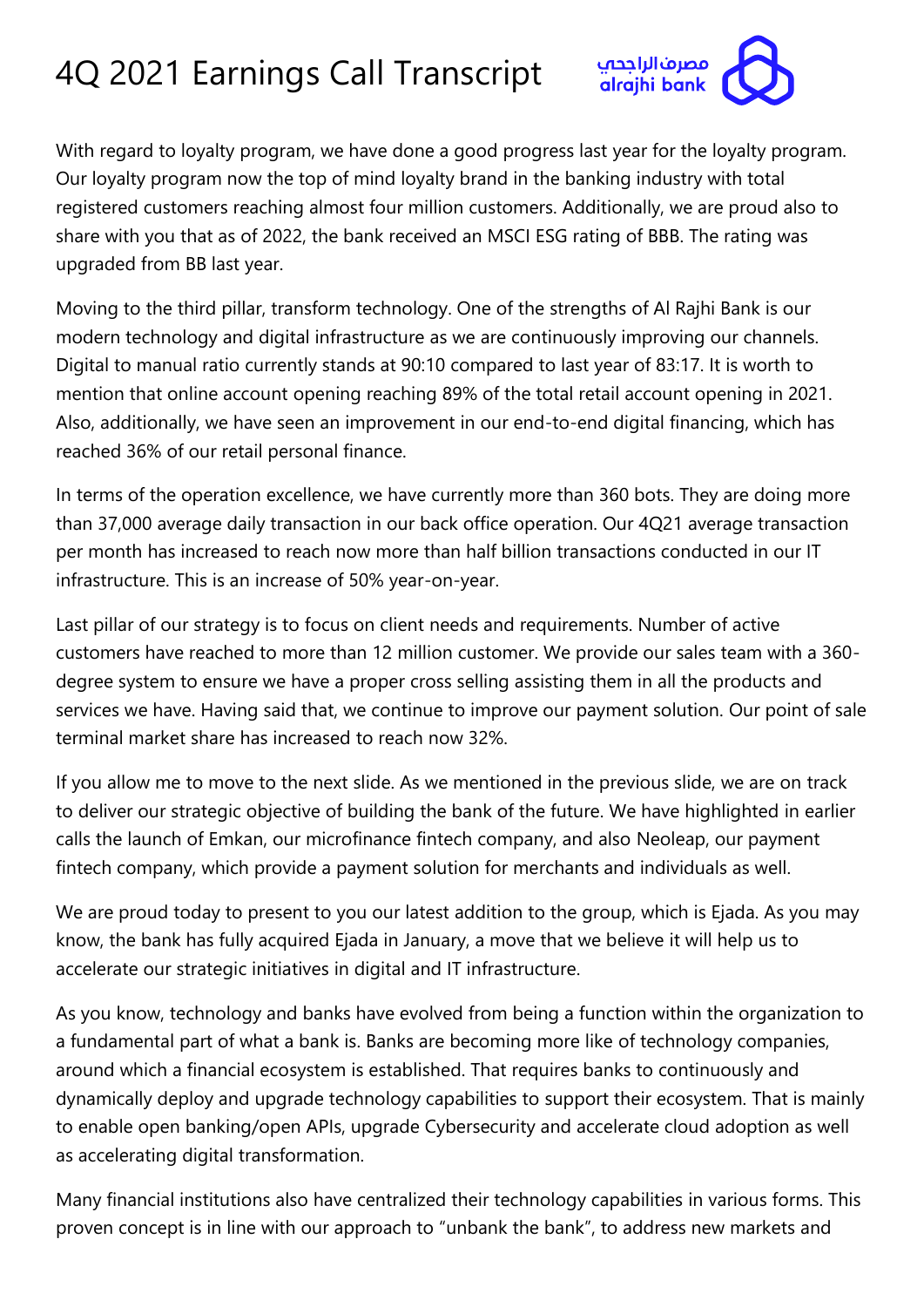

segments with high capabilities focused on improving customer experience and efficiency and time to market, which is an important pillar in fintech world.

We would like to highlight that Ejada will continue to serve its more than 300 clients from various industries, including government, banking, telecom, healthcare, and others. We are very optimistic about the future of Ejada and we will continue to focus on delivering value to our customers and shareholders.

Now, if you allow me, I will hand over to Abdulrahman, our CFO, to give you a detailed update of our financial performance. And thank you so much.

#### **Abdulrahman Alfadda**:

A salam Alyukom wa rahmt Allah w barkatah. Good day, ladies and gentlemen. It is my pleasure to welcome you again in our 4Q Earning Call. I'm very proud to present to all of you our outstanding performance for 2021 result, where there has been a good progress in our strategy execution. Having said that, I'll go over the financial performance slides very quickly, given that most of the information has already been shared in our earning release as well as we uploaded our financial statement yesterday, so that you can have a further time during the Q&A session later on.

Our total assets has reached SAR 624 billion, almost 33% increase year-on-year, around 7% on a sequential basis. To analyze further the movement in our total assets, as you can see on the bottom left-hand side of the chart, cash and interbank have been reduced, which is in line of our strategy to optimize both non-yielding assets, as well as improving the average earning assets. Investments have increased by almost 40% year-on-year, financing 43% year-on-year, and we'll cover further details on the financing in the following slides.

As far as of the movement into the funding, as you can see on the bottom right-hand side of the chart, the majority of the funding came from the customer deposits, whereby almost 34% increase in our customer deposit and also our total equity have increased by almost 16%. It's worth to highlight in 2021, we have paid the total cumulative dividends of around SAR 6 billion.

Zooming further into the main driver of our balance sheet. On the financing side, our total net financing have reached almost SAR 453 billion, 43.4% increase year-on-year, 8% on a sequential basis. Retail financing reached almost SAR 366 billion, which represent 81% of the total financing versus 79% in 2020. Non-retail, at an SAR 87.1 billion, which represents almost 19% of the net financing compared to 21% in 2020.

The movement in financing. As you can see in the top right-hand side of the chart, we have grown our mortgage book by 63%, ex-mortgage of retail around 30%, which will drive the total retail growth of around 46%. Corporate, 33% increase. SME, almost 61% and we have reduced our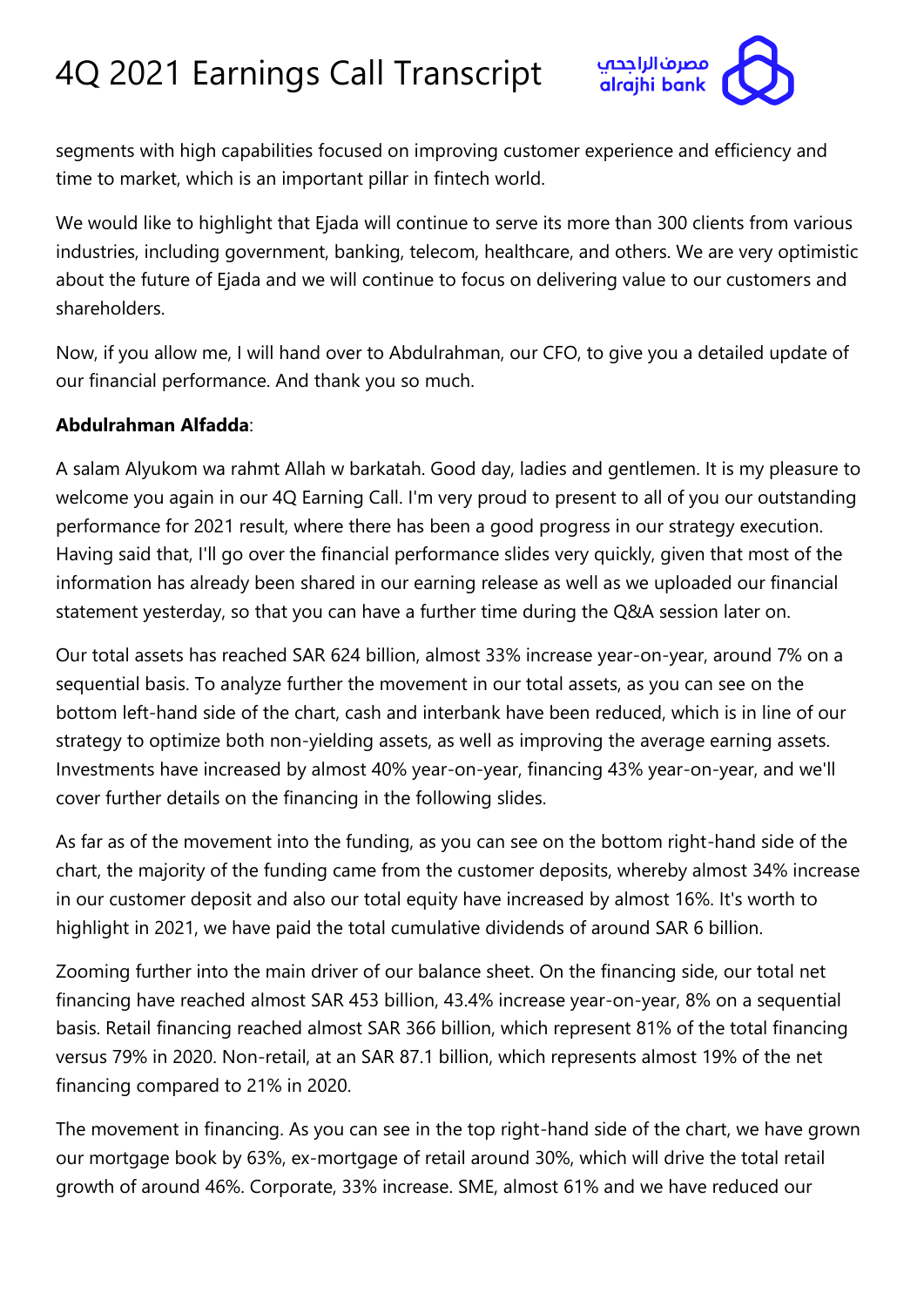

financial FI lending due to some maturities. Totally, non-retail growth were almost 34%. So we have seen a broad based growth among all business line.

Total customer deposits have reached SAR 512 billion, whereby demand deposit have reached almost SAR 375 billion, which translates to almost 75% of our total customer deposits. To analyze further the movement in our customer deposits, as you can see in the bottom right-hand side of the chart, demand deposits have increased by 12.5%. Worth to highlight that the market overall growth was 6%. Subsequently, we managed to grow our market share to 27.3% versus 25.5% in 2020. Time deposits have increased by almost three folds, to support our growth in the total assets.

If we move to the profitability section, our 4Q net income before zakat have reached almost SAR 4.5 billion, 28.5% year-on-year, and almost 6% on a sequential basis. If you can see on the bottom left-hand side of the chart, to analyze the full year net income, our net income before Zakat, almost SAR 16.5 billion, 39.2% increase year-on-year. The main driver where as follows: yield 21%, fees 40%, which will bring the total operating income to be 24% increase year-on-year offsetted by 3% increase in our OpEx, which will drive the total pre-provision profit to be 34% year-on-year increase. Impairments were 8% higher on a year-on-year basis.

From a sequential basis, as I mentioned earlier, the growth was 6% and the growth were attributed to the following. Almost 3% growth on the yield, 10% non-yield, which will drive the operating income to be 4%, offsetted by 2% increase in our OpEx, which will drive the pre-provision profit growth on a sequential basis to be 5%. Impairment were almost flat.

To further zoom in into the net income driver. I'll start with an operating income. Operating income for 4Q were almost 6.8 billion, which is almost 18.3% higher year-on-year, 4% on a sequential basis. For the full period, our total operating income were SAR 25.7 billion, almost 24% growth on a year to year basis, 4% on a sequential basis.

The drivers were as follow. Although that our average earning asset have increased by 24%, however, our net yield have increased by only 21% due to the NIM contraction. Our fees have increased by 48% year-on-year and the reason attributed to the following. A, brokerage revenue; we have seen the average daily volume increased by 7% in 2021 versus 2020. Also, the host of this call, our sister company, Al Rajhi Capital, have managed to increase their market share to almost 19.5%. B, second driver were in the payment revenue, which is a strategical objective and a focus for the bank. Consumer spending have increased by 10%, that's number one. Second, we've seen a further acceleration of the positive migration to the cashless payment method, whereby ATM transaction have went lower by 7%, point-of-sale by 32% higher, eCommerce by 91%. Third reason is also increase in the point-of-sale market share, where our market share and the point-of-sale terminal were at 32.2% versus 28.4% in 2020.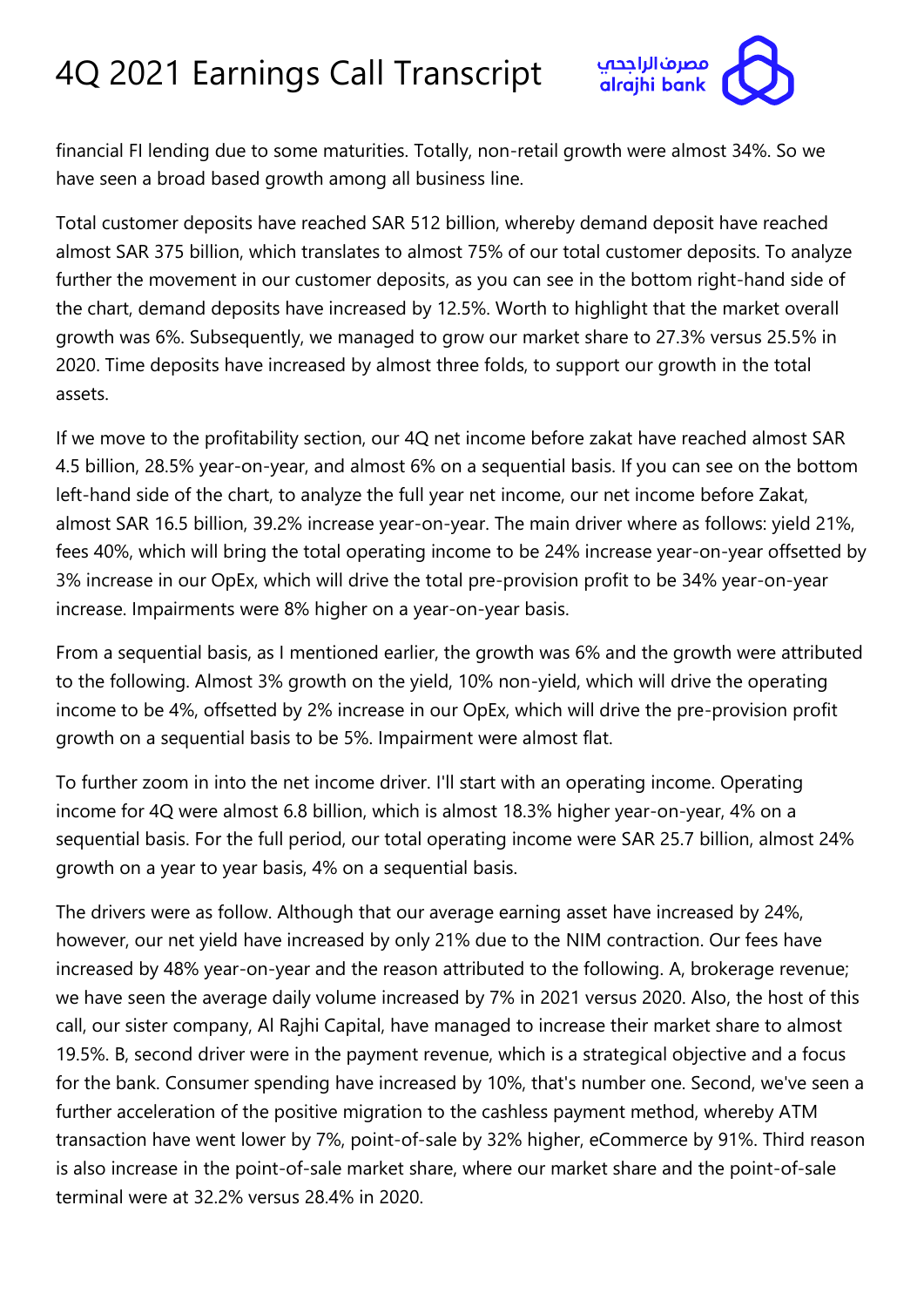

The other third reason was also increase in the business activities, giving that we have seen a further improvement into the trade, cash management, FI rebate, current account related activities, and wealth management activities that we have seen in last year. Exchange income were almost flat. Other operating income were 65% year-on-year growth. I would like to highlight, in 4Q, we've taken advantage of the low interest environment and we've realized some capital gains through selling some portion of our treasury investments.

Our NIM. As you can see on the bottom left-hand side of the chart, we have almost 50 bps contraction on a year to year basis, 9 bps on a sequential basis. The 9 bps sequential translates to almost 36 bps on annual basis. The driver of the 50 bps contraction on the NIM were attributed to the following. A, 45 bps contraction due to the retail portfolio. And what we have seen last year, an aggressive competition into the retail. That's number one. B, if you recall, mortgage pricing is around160 bps lower compared to 2020. C, corporate and treasury; we've seen a combined almost 7 bps due to the fact that the average SAIBOR in 2021 were 38 bps lower than average SAIBOR of 2020. D, cost of fund has attributed to 9 bps impact on the NIM. Our cost of fund for last year was 23 bps versus 13 bps in 2020. Having said that, the management have delivered almost 12 bps to compensate the drop in the NIM. The management action points were driven by change in mix, improvement in our average earning assets, as well as optimizing the non-yielding assets.

To move and analyze the second driver of our net income, our OpEx. Our 4Q OpEx were close to 1.8 billion, almost 1.6% year-on-year growth, 2% on a sequential basis. And for the full year period, as you can see in the top right-hand side of the chart, our total OpEx was 6.9 billion, 2.7% growth compared to 2020. And the driver, as you can see, mainly are coming from the staff salaries and benefits, whereby, supporting the balance sheet growth of almost 33%.

Depreciation have increased by 2.1% due to capitalizing some of the investment that we have done in our digital and transform our IT infrastructure. G&A was almost flat. Having delivering operating income growth of 24.1% versus operating expense of 2.7% growth, we managed to deliver positive jaws that have attributed to 590 bps improvement in our cost-to-income ratio.

It's worth also to highlight, in addition to the cost-to-income ratio, we also monitored from an efficiency perspective, the following factors. Non-yield as a percentage of OpEx, have improved from 56.5% to almost 77%. OpEx as a percentage of total assets have improved from 144 bps to almost 111 bps.

On the asset quality, our cost of risk stands at 60 bps compared to 75 bps in the same period in 2020. It's worth to highlight that our gross cost of risk was 94 bps negated by 34 bps on our recovery.

Our NPL have increased by 23%, mainly on the retail side where our total NPL as of 2021 was almost 3 billion, which translates to almost 65 bps, as you can see on the bottom left-hand side of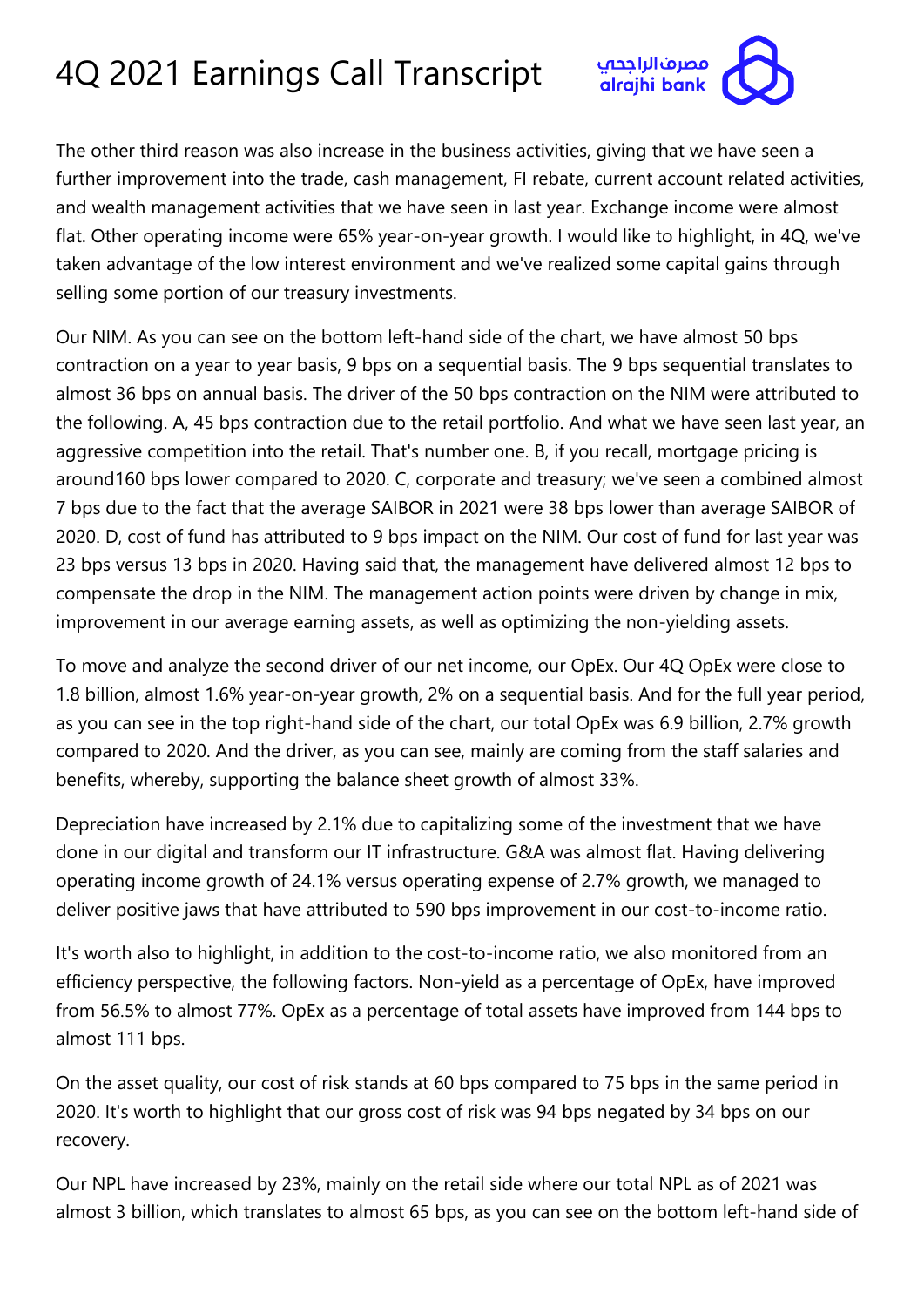

the chart compared to 76 bps where we've seen further improvement in our non-retail and a small uptake on our retail portfolio. NPL coverage is still healthy at almost 306% and well ahead in terms of the overall competition NPL coverage.

4Q net impairment charges was SAR 590 million, 7% year-on-year, and almost flat on a sequential basis. That full year net impairment charges were almost SAR 2.3 billion, 8% growth compared to the same period last year. It's worth to highlight that our gross charge has increased by 253 million, while we have improved further our recovery by SAR 74 million.

Stage one, still healthy at 97% of the overall loans, haven't materially changed over the period. Our ECL coverage, although that we have seen a small reduction in our stage one and stage two coverage. However, we've managed to top up our stage three coverage to reach almost 75.6%. And those stage coverage were well ahead in terms of the competition, which reflect Al Rajhi Bank prudent risk management.

Liquidity position remains very healthy and within the regulatory requirement. As you can see that, although that the headline LDR stands at 88%, but our actual LDR at 82.3%, LCR and NSFR at a comfortable levels and within the regulatory requirements.

On the capital side, our total RWA have increased by 32% year-on-year, driven by 37.4% increase on the credit risk RWA, mainly on the increase on the financing as well as on the investment. Our total RWA density still at 68.2% as of 4Q. Our Tier I capital stand at 70.2 billion, versus 67.3 billion of a total shareholder equity. The Delta, as you recall, is the 2.9 billion, FTA that we've highlighted to you guys in our 2Q Earning Call.

Having said that, the growth that we have seen have resulted in a further reduction in our CET1 ratio. It came down from 18% to almost 16.5%, a 150 bps reduction. The drivers of those reduction were on the bottom right-hand side of the chart, where you can see that the portfolio growth and the total assets have contributed to almost 524 bps drop in the capital ratio due to the total RWA. Nevertheless, that has been offsetted by 285 bps of an internal capital generation that has been delivered last year.

Finally, the bank delivery of a record full year result have resulted in a further improved return matrices. Our RORWA still stable at 3.94%, earnings per share for 4Q at SAR 1.6, for the period is 5.9 versus 4.24 last year. Our ROE have further improved to almost 23.9% and finally, a stable ROA at 2.7%.

So before we start providing the guidance for 2022, we will give our assumptions and what are the drivers. We forecasted the GDP growth to be almost 7.7% in 2022, which is close to MoF forecast, mainly driven by 15.5% growth in the oil GDP and 3.4% in non-oil GDP. We also forecast that for the first time since 2013, the government will deliver a fiscal surplus by almost 120 billion Saudi Riyal, which equates to almost 3.2% of GDP.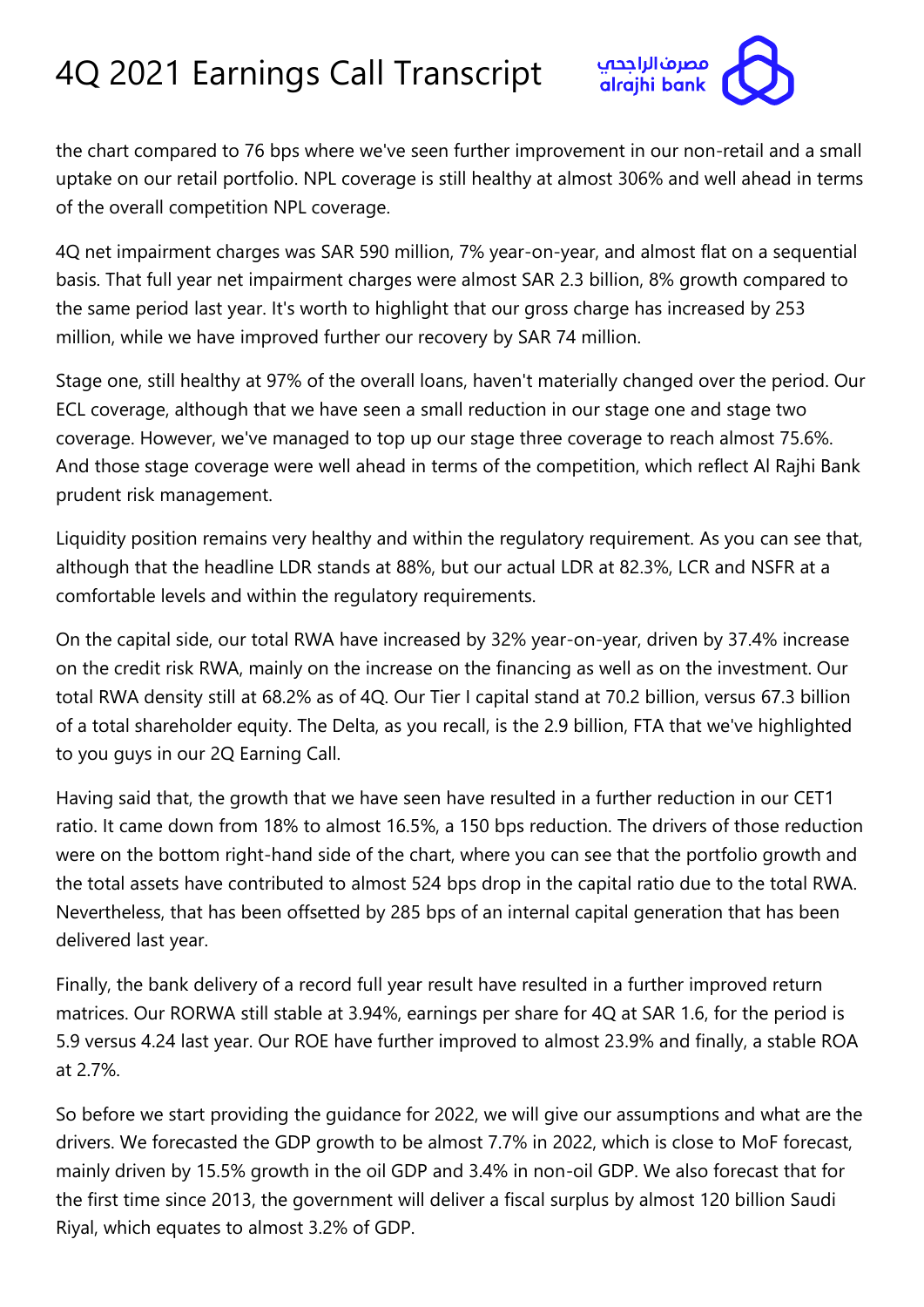

Consumer spending have further improved last year and will continue to further improve this year, given the vaccine rollout and the containing of the pandemic situation in the Kingdom. The credit growth is expected to further improve this year. The improved economy outlook will further provide a positive impact on the financing portfolio growth, as well as cost of risk optimization.

However, on the interest rate, our best case forecast is five rate hike by the Fed, which translate to almost four rate hike by SAMA. We still continue to believe that the competition on the retail as well as the corporate side will impact the margin going forward. Also worth to highlight that the retail ex-mortgage of the book, usually re-price within one to three years. Hence, that will have negative impact on our NIM.

Finally, on the strategy execution, given that, as Waleed mentioned earlier, the focus to build an ecosystem to further improve the customer experience through launching of some of the fintech company and our focus will further help us improve our cost-to-income ratio, fees as a percentage of operating income, earning per share, and also finally, our ROE. Having said that, the guidance for 2022 is as follows.

High teens growth in the financing portfolio. NIM, to contract between 55 to 45 basis point, costto-income ratio to be below 27%, ROE in the range between 23% to 24%, cost of risk in the range between 50 to 60 basis point. And finally, our Tier I ratio in the range between 17% to 18%. Waleed, back to you.

#### **Waleed Almogbel:**

Thank you, Abdulrahman, for the financial performance of review. The good progress made on our bank of the future strategy helped us to deliver a record year. I would like to just highlight on four points.

Number one, Al Rajhi Bank maintained a track record of earning per share, ROE growth combined with a healthy delivery on few line items such as, fee as % of operating Income, cost efficiency and cost of risk.

Number two, Best in class Balance sheet Matrices such as liquidity, capital and stage coverage.

Number three, agile & performance driven culture that supported us to execute the key pillar of our strategy and outperform the competition.

And last one, we have been a key player to support the Kingdom 2030 Vision initiatives, such as home ownership, private sector contribution to GDP, digital economy and payment.

We will continue driving excellence to go beyond the unthinkable to unbank the bank through creating a financial ecosystem that provide our valuable customers with innovative and smart financial solutions addressing their changing needs.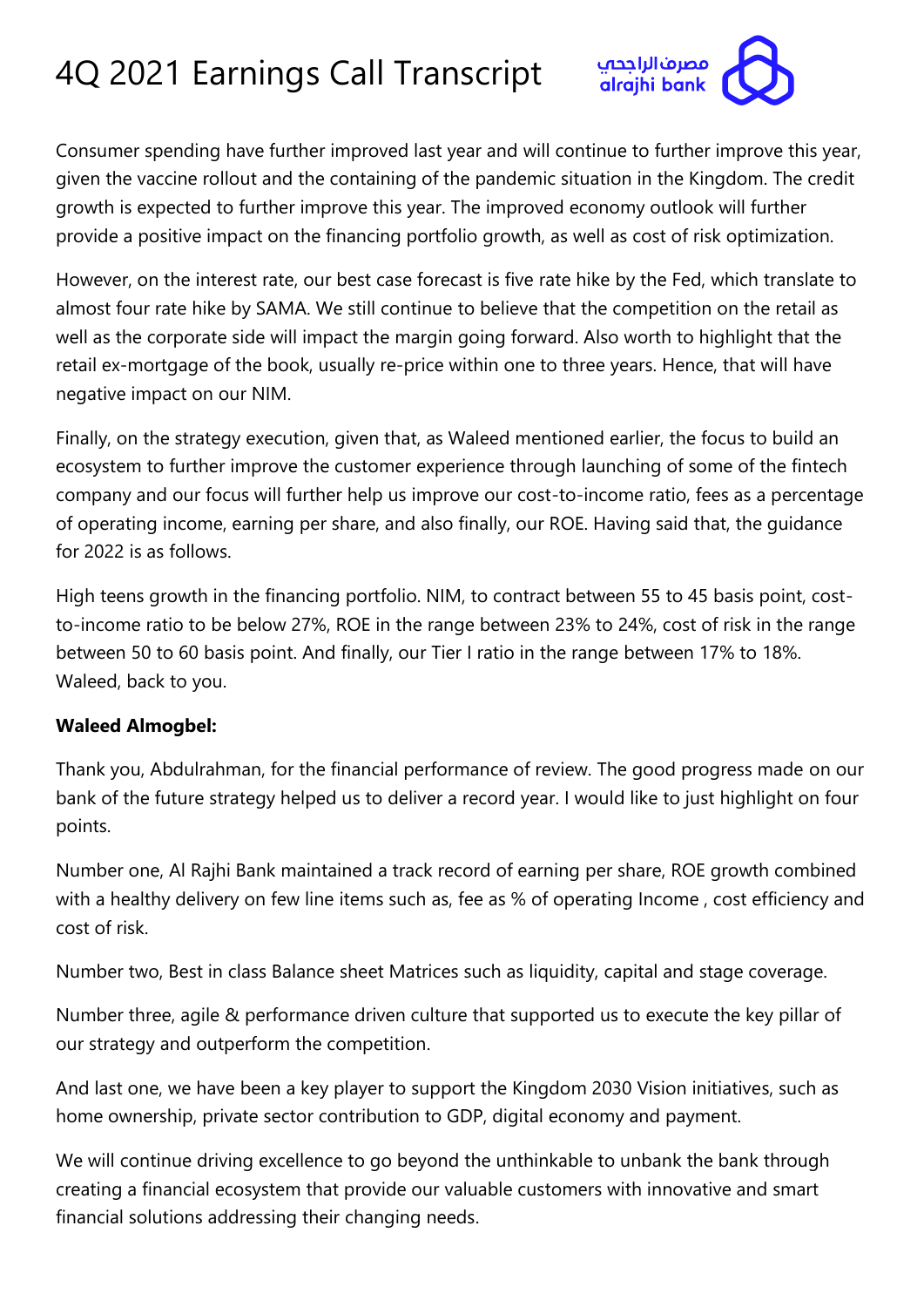

Now, we will open the floor for Q&A session. Operator back to you.

#### **Operator**:

Thank you. If you would like to ask a question and you've joined us through WebEx, please use the raise hand icon in the reactions tab. Alternatively, you may submit a written question in the Q&A box. If you've joined us via the telephone lines, please press star followed by one on your telephone key pad. When preparing to ask your question, please ensure that your line is unmuted locally. Our first question comes from Waleed Mohsin of Goldman Sachs. Waleed, your line is open. Please go ahead.

#### **Waleed Mohsin:**

First on loan growth, your high teens loan growth guidance, If you could please talk about the expectations that you have for various segments, especially mortgages and corporate. Because if we look at your mortgage book, it's almost 40% of your total book. And if we continue at the pace that the monthly mortgages are growing, which is around 12 billion per month, that in itself is probably going to drive low teens growth. So, wanted to get a sense of what your mortgage expectations are and the expectation for the remainder of the book. So that's the first question.

Secondly, if you could please talk about the recent changes introduced by the REDF. My understanding is that now customers can transfer mortgages amongst banks and the REDF guarantee would continue. So if you could talk about, what is the change and any implications on your business from that?

And my third and final question. So it seems there's no cash dividends for the second half. And given that most of your loan growth last year came from mortgages, which are 50% risk weight. So I want to understand the reason to hold back or preserve capital. Is it management thinking about some of the regulatory changes which are coming? For example Basel IV, which will have some implication for mortgages? Or is it to do with the capital buffers that banks are required to hold due to the ALM gap? These are my three questions. Thank you very much.

#### **Abdulrahman Alfadda**:

Waleed, thank you very much. So, first of all, on the loan growth. From our perspective in 2021, we managed to grow our mortgage book by almost 63%. And if you recall, we've been saying that our expectation on the mortgage growth is almost 30% on a CAGR basis between 2021 - 2023, front loaded in 2021. We've seen a bit of slowdown in the mortgage origination in 4Q. For example, the total mortgage origination in 4Q were close to almost 47.7 billion, which is lower compared to the peak that we have seen in 1Q were 65.6.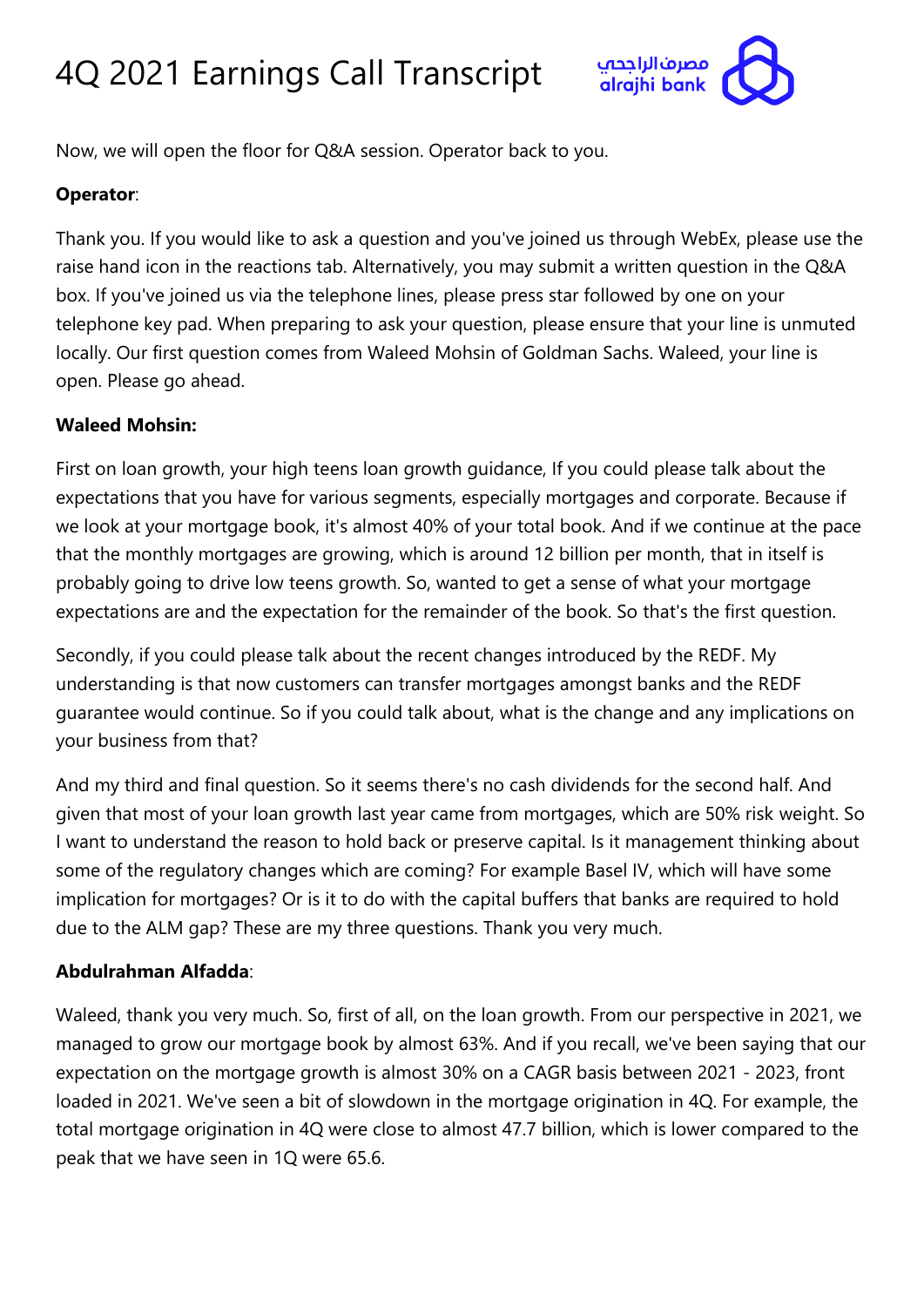

So this is in line of our initial forecast of a slowdown. Again, let me clarify, we've mentioned slowdown in terms of a percentage, but in terms of the absolute growth, still, we believe that there is a further room for the growth into the mortgage.

The loan guidance that we've provided is taken into consideration the following factors. The mortgage as well as retail, corporate and SME. And I think that we have seen in 2021, a broad-base growth, and we are expecting that to continue inshallah in 2022. Unfortunately, I cannot give you the exact numbers, but hopefully, the trends that I've highlighted can help you to make your judgment.

The second question, regarding the recent development on the REDF. Yes, there has been a change whereby a customer can opt to go to another bank and that's considered to be a mortgage buyout. Whereby he can go to another bank and take a mortgage at a lower rate than existing rates. Nevertheless, we don't see any value for that to happen apart from increasing the DBR for the customer. So far since that rule has been changed, the number of cases that we have seen is very minimal. Now, how things will evolve, we are not forecasting that much, but this is more of a watch and see kind of a strategy. But from our perspective, we are ready, whatever it take to make sure that we are protecting our mortgage market share. Waleed?

#### **Waleed Almogbel**:

Thanks Abdulrahman. Waleed, as I mentioned in the beginning that the bank announced yesterday bonus share to increase the capital to SAR 40 billion from SAR 25 billion, and that will help our equity. The main purpose of this increase is to support the bank capital position to capture the potential growth opportunity in the market that we are anticipating inshallah this year.

If you recall, when it comes to dividend, we have been always communicating to the market that the management always weigh in between distribution dividend and preserving capital to support future growth. So, our view always is capturing the growth as long as it is in the market. And that's the reason why we recommended to the board and the board approved the increase in the capital by giving three bounce shares for every five shares.

#### **Abdulrahman Alfadda**:

Also, I'd like to add, Waleed, as a follow-up in terms of what you see on the Tier I ratio, this is covering both the Pillar 1 and a Pillar 2 ratio, which is in line of the Basel recommendation.

Nevertheless, there is a Pillar 2 risk weight that we monitor, which is in line of the SAMA guidelines, which is in the best practice as Basel. Unfortunately, those Pillar 2 parameters are not disclosed. And from our perspective, rest assured that we are in line of all the regulatory requirements to be able to support the growth over the medium and a longer term.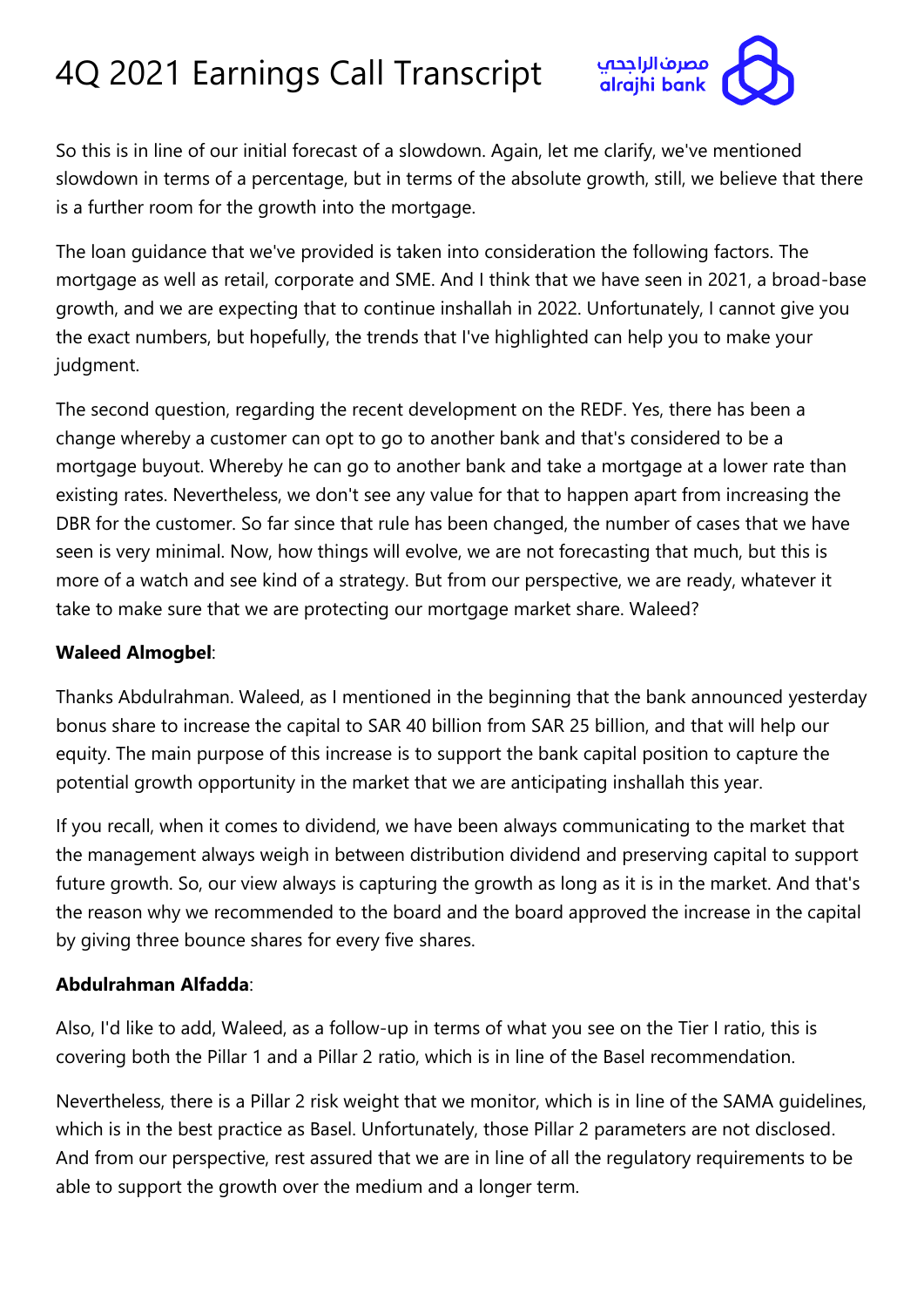

#### **Waleed Mohsin**:

Perfect. Thank you so much. That's very helpful. Very helpful as always. Thank you.

#### **Operator**:

Thank you, Waleed. Our next question today comes from Rahul Bajaj from Citi. Rahul, your line is open. Please go ahead.

#### **Rahul Bajaj**:

Hi, this is Rahul from Citi. Two quick questions from my side.

First is on your non-interest revenue line. You mentioned, Abdulrahman, about some gains in the fourth quarter coming in that line. And if I recall correctly, there were similar gains in some of the previous quarters in 2021 as well. So my question is, as we move into a, probably a higher interest rate trajectory, how should we expect these gains and the trading revenue line, basically, to kind of shape up? Should we expect some normalization there lower than 2021 levels? Or you think there is room for this particular line item and this particular business segment, the treasury business segment, to grow further? So that's my first question.

My second question is on the 45 to 55 bps compression in margin that you have guided to. And you kindly mentioned, I think you based in four rate hikes within that kind of margin guidance. Just wanted to understand how... I mean, this kind of breakdown for this 45 to 55, if you could provide us? I mean, how much upside you think will come from actual interest rate increase versus kind of declines coming from several items?

And linked to this is your deposit guarding strategy because this particular deposit guarding strategy has changed quite meaningfully in 2021 when Rajhi has been particularly active on the time deposit side in 2021. So is this the strategy that will continue in 2022 as well? That's my question. Thank you.

#### **Abdulrahman Alfadda**:

Thank you, Rahul. So the first question related to the capital gain that we've taken in 4Q. I think over the quarter in 2020, there has been a small disposable of non-core assets. So it's not material. The only material amount that I would like to highlight was the capital gain that our treasury team have booked in 4Q taking into consideration the interest rate environment.

Nevertheless, in the current rising rate environment, and I think is something that we believe that the capital gain that we've taken 4Q, is none recurring and subject to the market levels. Historically, Al Rajhi Bank is not very active in taking a capital gain to be able to manage the P&L. So, that's number one.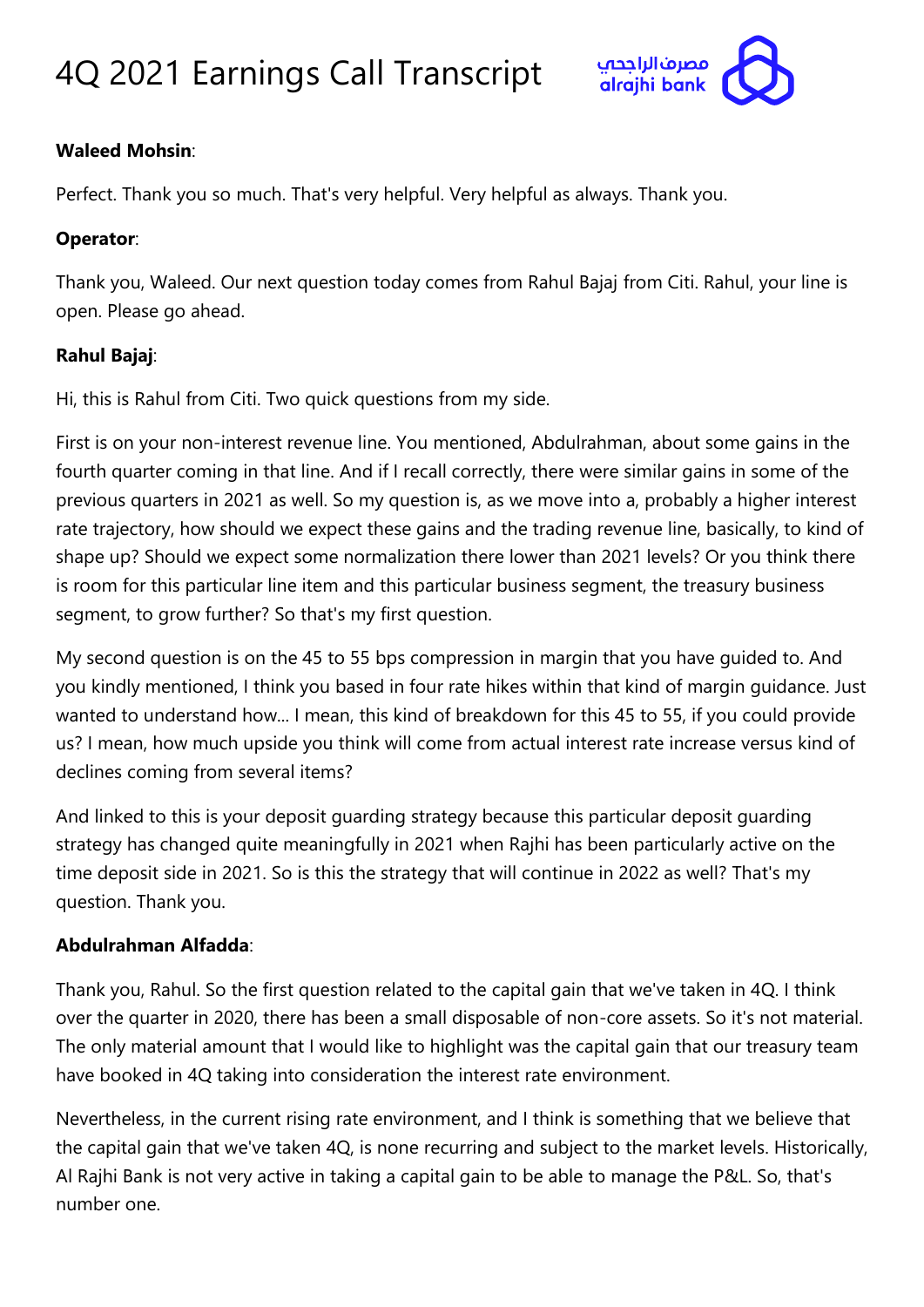

Second, and I'm very glad that you've asked the question about the NIM. Let me give you how we are looking at it. So, first of all, our disclosure in our financial statement, note 27-3, which will give you the profit risk or the interest rate risk sensitivity, you can see that there are almost 96.5 billion of assets will be repriced over in a one year time. That will have an impact for every 25 basis point movement in SAIBOR, around three to five basis point pickup in the NIM.

Nevertheless, the reason why the NIM compression, can attribute it to four main factors.

Number one on the competition side. We've seen a very aggressive competition on the retail last year. And also, we've seen a further spillover in the competition to the corporate side where we've seen the margin are being, I would say, lower than whatever it used to be. We've taken that into consideration.

Factor number two, Rahul. If you recall, when I presented our NIM chart, the drop in 4Q was nine basis point. If you annualize that, that's almost 36 basis points. Our exit rate for 2021 is 3.85. So what we are expecting is, I would say, a steep drop in 1Q, probably to some extent in 2Q. But then I think flattish over the second half, then we'll be providing a further pickup as we go and enter in 2023 subject to several market conditions.

Third line is on the cost of fund. You've seen that our time deposits went higher by three folds. Our cost of fund have increased from 13 basis point to 23 basis point, which have an impact of a 9 basis points last year and it'll be also one of the components in 2022. And to address your question, we provided a guidance on high teens on the financing. We don't anticipate that the overall market will grow in the demand deposit by that amount. So, deposit gathering to be able to fund the growth is going to be a continuation of what we have delivered in 2021.

The fourth item, which I've talked about very briefly is delay on the pricing. If you look at our composition of our financing portfolio, corporate is floating and that will be re-priced accordingly. On retail mortgage is an average duration 17 to 18 years. That will not be re-priced over the next few years. However, the ex-mortgage of the portfolio, which is almost 50% of the 365 billion of the book is, usually the pricing is happening anywhere between one to three years. Because usually, the customer will come and top up and when they top up, they will top up at the prevailing market rate, which is usually five year rate. As and when, curve will steepen further, that will have a further improvement into the NIM.

So these are the highlights. And the bottom line is, the rising rate environment, the impact on us, on Al Rajhi Bank, is not muted. Nevertheless, it's delayed.

#### **Rahul Bajaj**:

Understood, very clear. Thank you.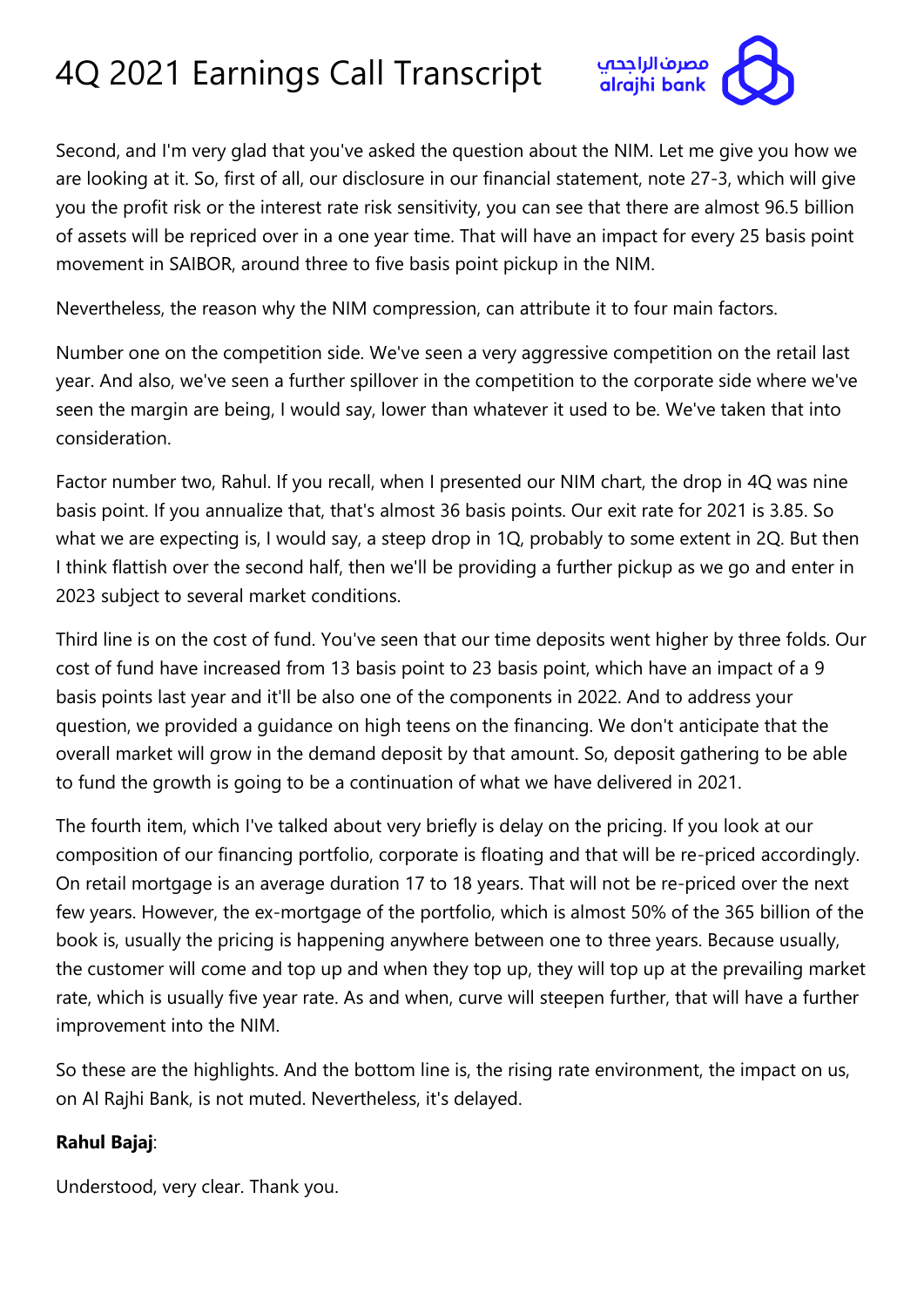

#### **Operator**:

Thank you, Rahul. Our next question comes from Shabbir Malik of EFG-Hermes. Please go ahead, Shabbir.

#### **Shabbir Malik**:

Thank you very much. Thanks for this presentation. Just a quick question. You have a good track record of delivering on your loan growth guidance. Your high teens, the guidance for 2022, do you see any risk to this growth guidance or do you foresee any challenges or this potential for any upside risk?

My second question is on your fee income, a very strong 2021. What do you think will be the key drivers for you going into 2022? And was it safe to assume that it's going to be more or less in line with your balance sheet growth, fee income would be in line with balance sheet growth for 2022?

And finally, you've given a cost of risk guidance of 50 to 60 basis points, which is, I guess, in line or slightly better than last year. Given the interest rate outlook with rising interest rates and also the potential ending of the deferred program, do you see any risk to this cost of risk guidance? That's all from me. Thank you.

#### **Abdulrahman Alfadda**:

Thank you, Shabbir. First question, related to the loan growth. Again, this is what we believe in at the current macro level. If things have changed, we will adjust accordingly, but from our perspective, we are forecasting our best estimate for the time being is on the high teens growth. There are multiple factors to consider, if there is any slowdown or further pick up in the mortgage or in the corporate demand or the infrastructure project, etc.. So there are a lot of variables, but as we speak in February, I think the best estimate for us is high teen loan growth.

The second question related to the fee income, this is in line of our strategy to be able to improve the revenue mix, whereby fees as a percentage of total operating income, as Waleed mentioned earlier, have improved. The management focus will continue to be able to further improve that and to able to compensate whatever the NIM drop that we have seen last year and also forecasting for this year as well.

I think it's driven by all business lines, whether it be on brokerage, whether it be on payments, whether it be on trade, cash management, multiple business lines. And I think we'll continue to focus, to further improve the fee income as a percentage of our operating income.

Finally the cost of risk, it's worth to highlights that, A, just to clarify your statement, it is better than last year which was 60 basis point, our guidance is 50 to 60 basis points. So, that's from the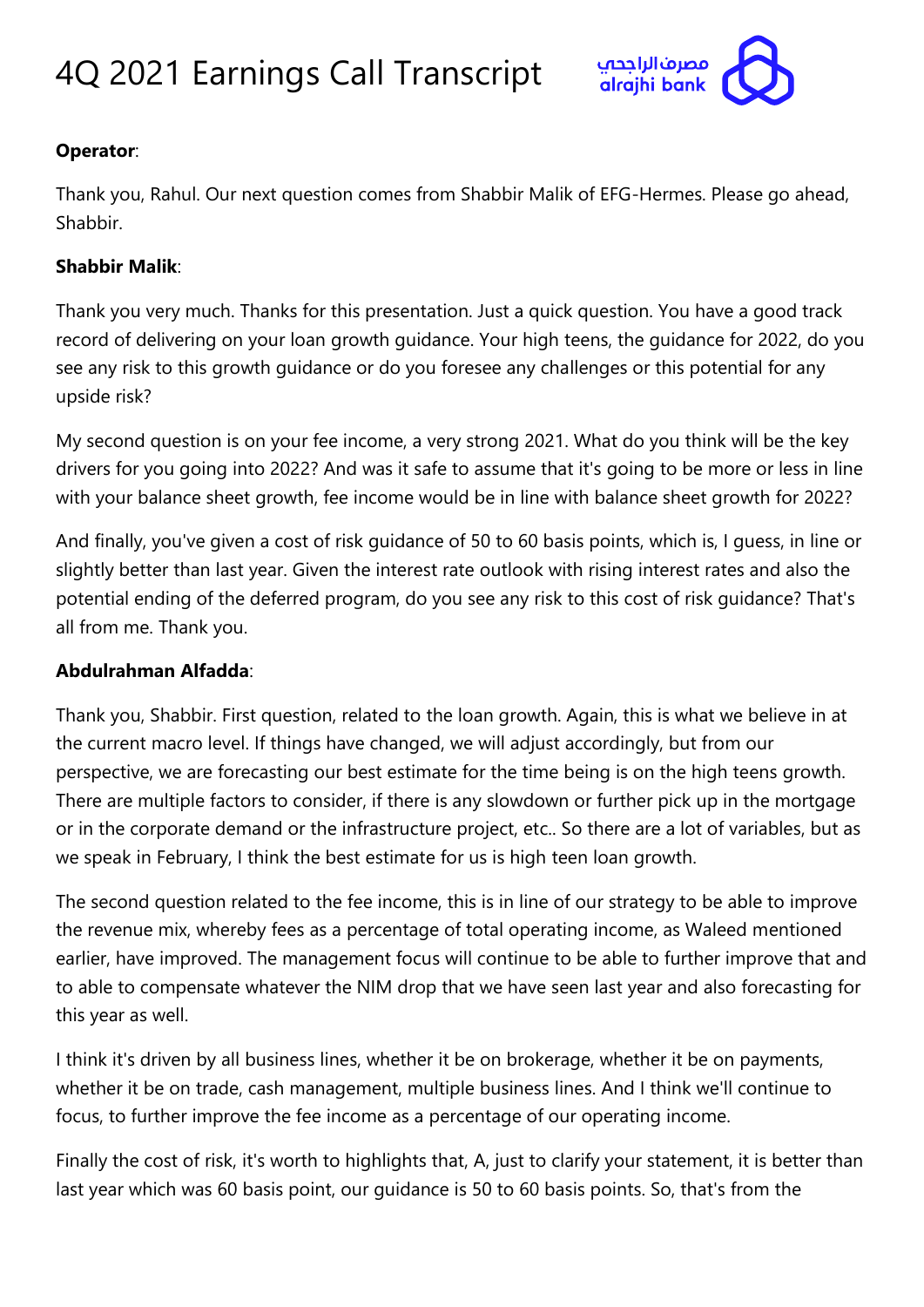

improved macro outlook, And also with the improved recovery activity, and I think we will be able to deliver that cost of risk guidance.

Having said that, it's worth also to highlight that we have taken close 426 million of management overlay in 2021 on the corporate side. Out which 228 million was related to the SME deferral. And we're quite comfortable that with the current overlay that we're having and with our risk and the business team effort to speak to the client. So we are quite comfortable that whatever the provision that we have is adequate. Subsequently the cost of risk guidance is intact.

#### **Shabbir Malik**:

Oh, thank you very much. That's very clear.

#### **Operator**:

Thank you, Shabbir. We have a question from Chiro Ghosh of SICO. Chiro, your line is open. Please go ahead.

#### **Chiro Ghosh**:

Quick question. The first one is related to the mortgage book, which you're planning to move towards the private sector. So how different would it be from your primary mortgage book, which it was, which I believe is primary to the public sector? So obviously, would you expect more risk to that sector? Would you see more competition? That's my first question.

The second one is more related to this Emkan and your digital banking. So how much growth are you perceiving from that side of the business? And the third one is related again to the NIM question in continuation. So a quick back of the envelope of calculation suggests that a corporate book is roughly around 13% odd. And over the 50% mortgage book, if I assume, say 15 to 20% would get repriced in one year, still a big chunk of the book will not get repriced over the one year. So do you expect this 50 basis point NIM pressure to continue even in 2023 onwards if the interest rate goes up? Some clarity will be highly helpful. Thank you very much.

#### **Abdulrahman Alfadda:**

Sure. So I'm not sure whether I've mentioned that we have continued to go to the private sector, but overall, still underwriting standard hasn't changed. We still focus on the government related employees. Salaries assigned, the risk is quite acceptable so I'm not sure about that. So that's the first clarification.

On the third question, and I think I've mentioned earlier, our drivers for the NIM. And I've mentioned that the exit rate is 3.85%. And I've mentioned earlier that we're expecting a steep drop in 1Q and 2Q as well. Not to that extent, but we are expecting that mainly the unsecured loan,